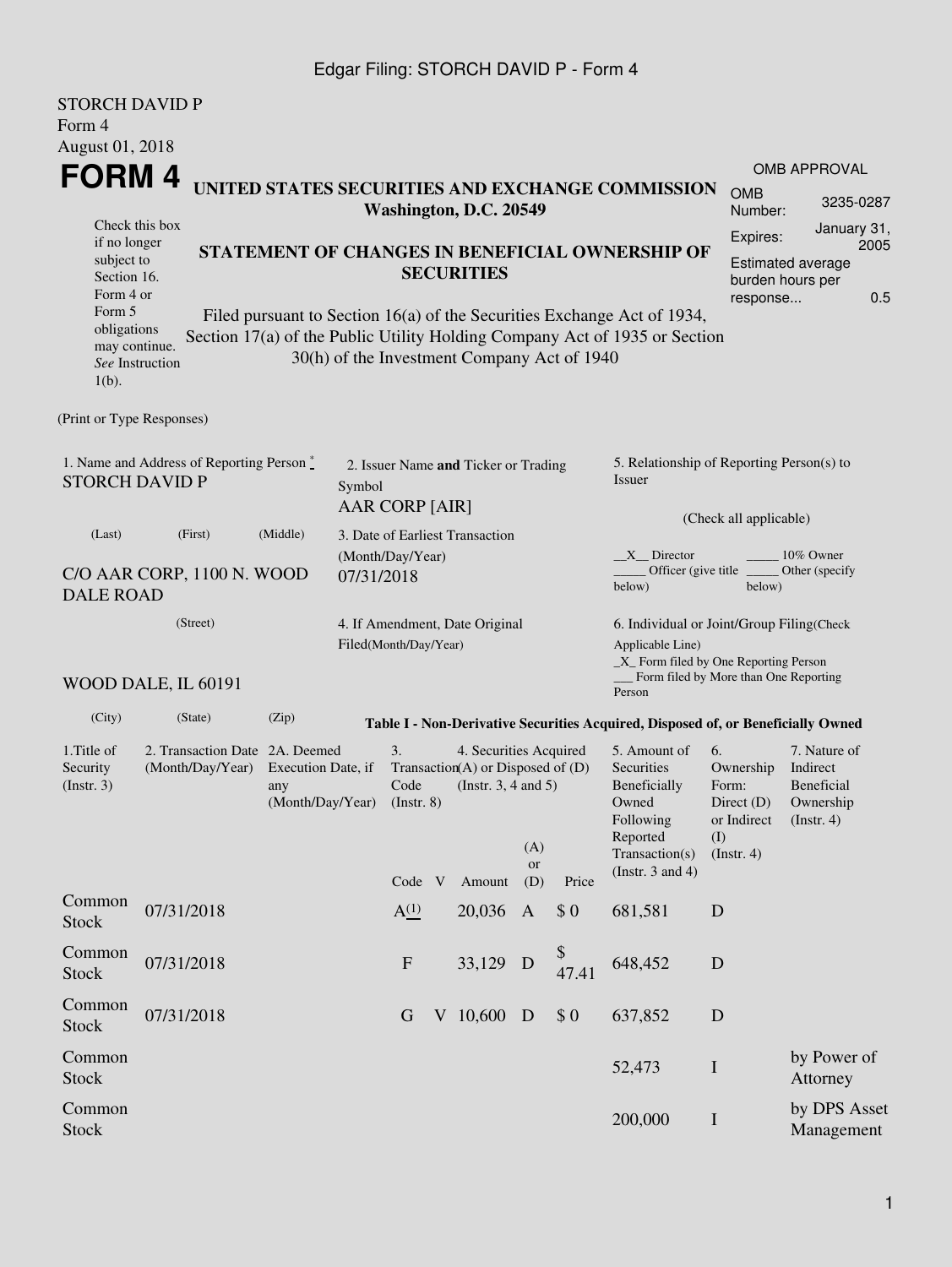#### Edgar Filing: STORCH DAVID P - Form 4

| Common<br>Stock | 76,738  | $\mathbf I$ | by Grat2                                               |
|-----------------|---------|-------------|--------------------------------------------------------|
| Common<br>Stock | 2,025   | I           | by Lorraine<br>Revocable<br>Trust                      |
| Common<br>Stock | 18,810  | $\mathbf I$ | by wife                                                |
| Common<br>Stock | 250,000 | $\bf{I}$    | Storch<br>Family 2012<br><b>Dynasty</b><br>Trust $(2)$ |

Reminder: Report on a separate line for each class of securities beneficially owned directly or indirectly.

**Persons who respond to the collection of information contained in this form are not required to respond unless the form displays a currently valid OMB control number.** SEC 1474 (9-02)

#### **Table II - Derivative Securities Acquired, Disposed of, or Beneficially Owned (***e.g.***, puts, calls, warrants, options, convertible securities)**

| 1. Title of      | $\overline{2}$ . | 3. Transaction Date 3A. Deemed      |                  | 4.                | 5.              | 6. Date Exercisable and |                    | 7. Title and |                           | 8. Price of      | 9. Nu  |
|------------------|------------------|-------------------------------------|------------------|-------------------|-----------------|-------------------------|--------------------|--------------|---------------------------|------------------|--------|
| Derivative       | Conversion       | (Month/Day/Year) Execution Date, if |                  | TransactionNumber |                 | <b>Expiration Date</b>  |                    | Amount of    |                           | Derivative       | Deriy  |
| Security         | or Exercise      |                                     | any              | Code              | of              | (Month/Day/Year)        |                    | Underlying   |                           | Security         | Secur  |
| $($ Instr. 3 $)$ | Price of         |                                     | (Month/Day/Year) | $($ Instr. $8)$   | Derivative      |                         |                    | Securities   |                           | $($ Instr. 5 $)$ | Bene   |
|                  | Derivative       |                                     |                  |                   | Securities      |                         |                    |              | (Instr. $3$ and $4$ )     |                  | Own    |
|                  | Security         |                                     |                  |                   | Acquired        |                         |                    |              |                           |                  | Follo  |
|                  |                  |                                     |                  |                   | $(A)$ or        |                         |                    |              |                           |                  | Repo   |
|                  |                  |                                     |                  |                   | Disposed        |                         |                    |              |                           |                  | Trans  |
|                  |                  |                                     |                  |                   | of $(D)$        |                         |                    |              |                           |                  | (Instr |
|                  |                  |                                     |                  |                   | $($ Instr. 3,   |                         |                    |              |                           |                  |        |
|                  |                  |                                     |                  |                   | $4$ , and $5$ ) |                         |                    |              |                           |                  |        |
|                  |                  |                                     |                  |                   |                 |                         |                    |              | Amount                    |                  |        |
|                  |                  |                                     |                  |                   |                 | Date<br>Exercisable     | Expiration<br>Date | Title        | <b>or</b><br>Number<br>of |                  |        |
|                  |                  |                                     |                  | Code V            | $(A)$ $(D)$     |                         |                    |              | <b>Shares</b>             |                  |        |

### **Reporting Owners**

| <b>Reporting Owner Name / Address</b>         | <b>Relationships</b> |                   |  |       |  |  |  |  |
|-----------------------------------------------|----------------------|-------------------|--|-------|--|--|--|--|
|                                               | Director             | 10% Owner Officer |  | Other |  |  |  |  |
| STORCH DAVID P                                |                      |                   |  |       |  |  |  |  |
| <b>C/O AAR CORP</b><br>1100 N. WOOD DALE ROAD | X                    |                   |  |       |  |  |  |  |

WOOD DALE, IL 60191